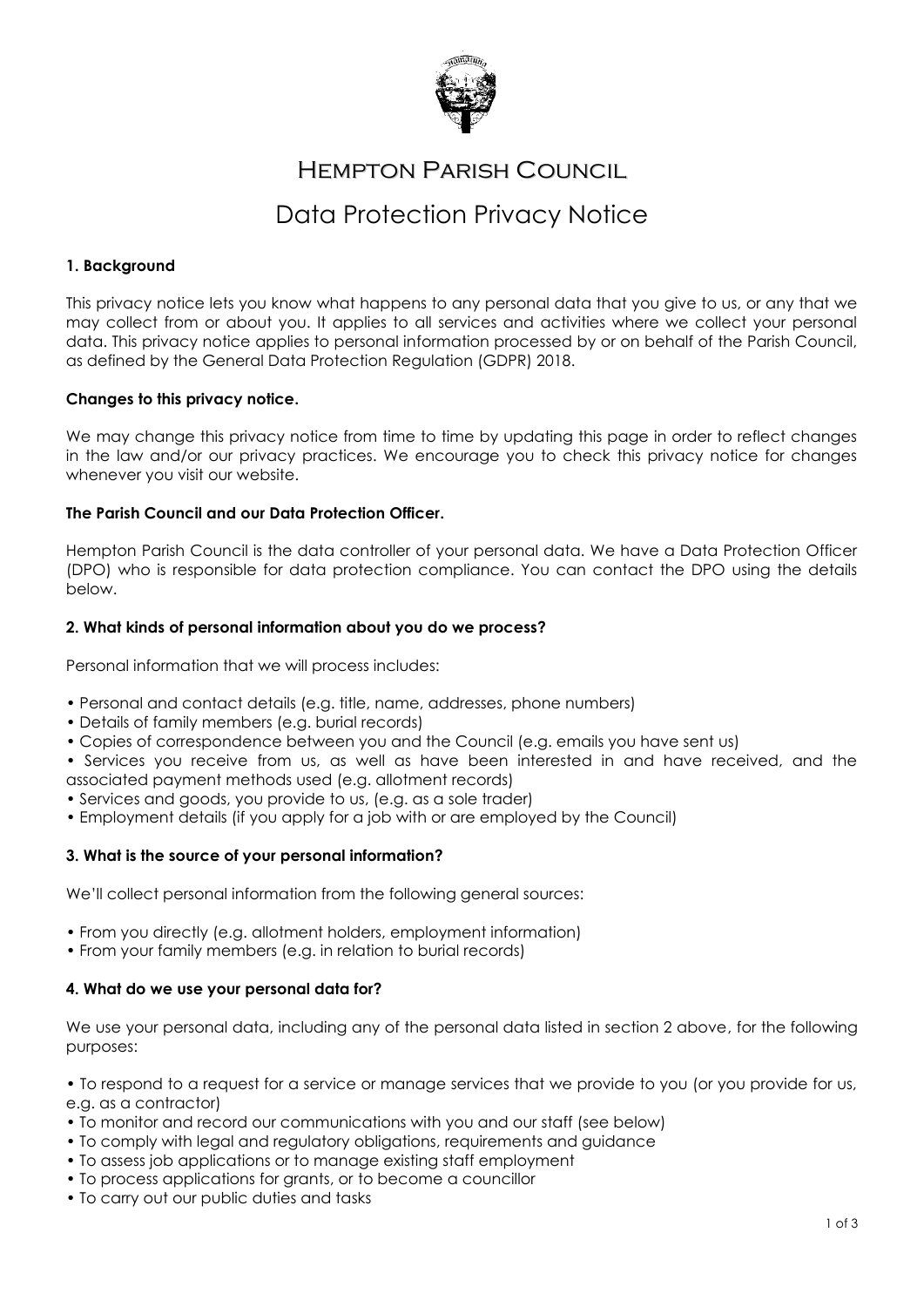We will never use your personal information for purposes other than those for which it was provided or obtained without first obtaining your consent.

## **5. What are the legal grounds for our processing of your personal information (including when we share it with others)?**

We rely on the following legal bases to use your personal data:

• Where it is needed to provide you with services, such as processing requests for information or services that you make to the Council, or providing services to you (such as an allotment or burial plot for a family member), and at all stages and activities relevant to managing services provided to you

• To comply with our legal obligations

• For a public task, such as performing a task in the public interest or for our official functions, where the task or function has a clear basis in law

• With your consent, such as when you have given us clear consent to process your data for a specific purpose

## **6. When do we share your personal information with other organisations?**

We may share information with the following third parties for the purposes listed above:

• Governmental and regulatory bodies, e.g. the District or County Council

• Other organisations and businesses who provide services to us such as back-up and email hosting providers, IT software and maintenance providers, document storage providers and suppliers of other back office functions

- Our bank (e.g. for making payments to you)
- Our auditors

### **7. How and when can you withdraw your consent?**

Where we rely on your consent to process personal data, you can withdraw this at any time by contacting us using the details below, or via our website.

### **8. Is your personal information transferred outside the UK or the EEA?**

We are based in the UK but sometimes your personal information may be transferred outside the European Economic Area. If we do so we'll make sure that suitable safeguards are in place, for example by using approved contractual agreements, unless certain exceptions apply.

### **9. What should you do if your personal information changes?**

You should tell us so that we can update our records using the contact details below or via our website. We will then update your records if we can.